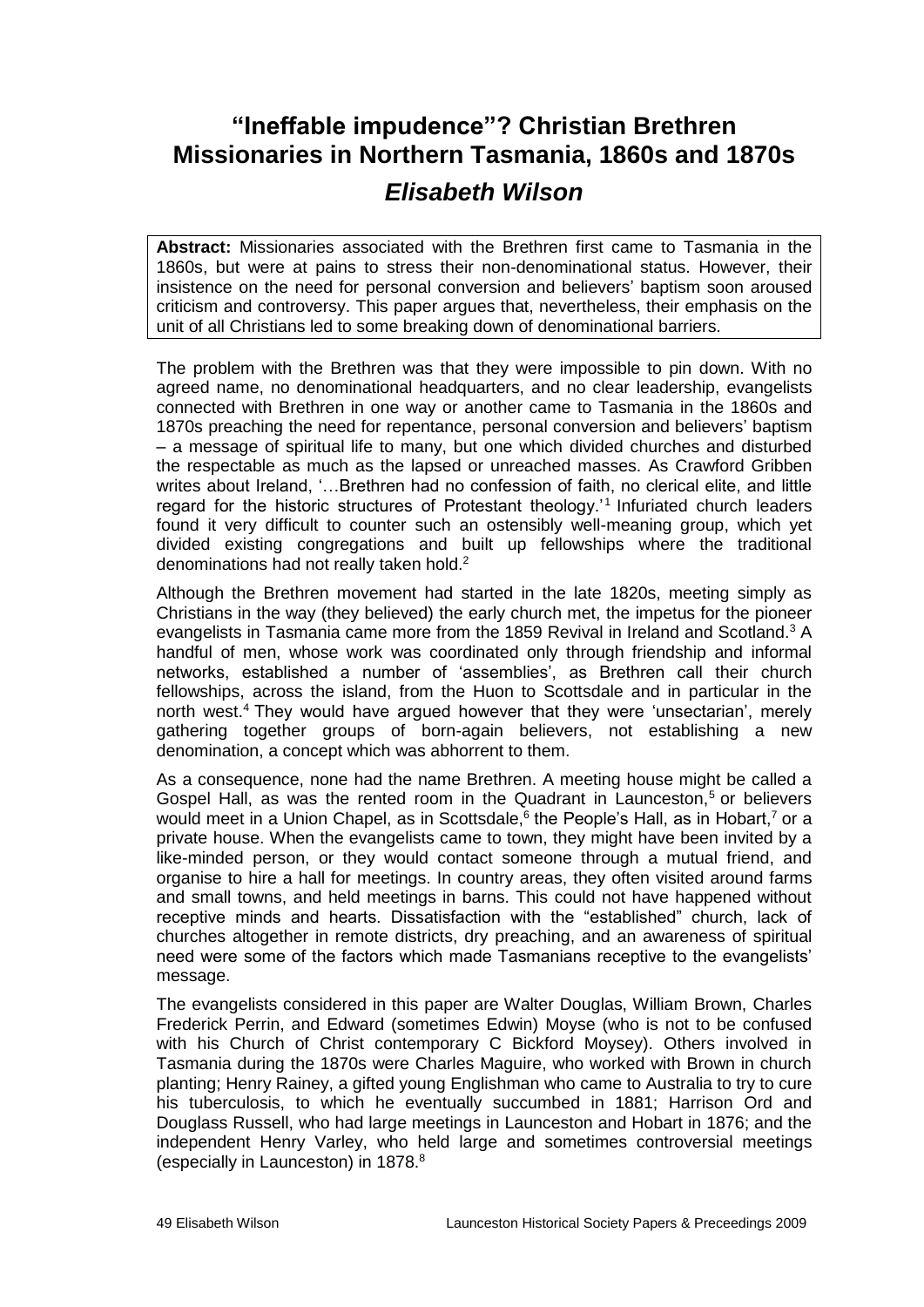**Walter Douglas** (1822-1890s) was originally American, but had drifted to England after losing his wife, and had been converted literally from the gutter in the 1860s through a London mission for down-and-outs.<sup>9</sup> As a result, his preaching was fiery and often uncouth: the *Circular Head Chronicle* criticised his 'excitement of manner and coarse declamatory style of personal abuse… his lamentable want of tact and violence of demeanour…his extreme vanity and sensitiveness to criticism.'<sup>10</sup> He went to New Zealand about a year after his conversion, then arrived in Melbourne in June 1866. From October 1869 to 1872 he was based in Tasmania, taking overflowing meetings which were often noisy, disrupted by objections from the audience to Douglas' outspoken criticism, and sometimes descending into near riots.<sup>11</sup>

Douglas was actually a freelance evangelist neither formally associated with the Brethren – if such a thing were possible – nor overtly connected with them. Arguably within the public mind there was no real awareness of the existence of such a group. He generally preached in Methodist or Congregational meeting places or secular halls, but after his visits to Hobart and Launceston in particular embryonic fellowships formed which became the nucleus of the assemblies in both cities. (He was in Launceston in April and December 1870, and August to October 1872, and in Circular Head from January to March 1871.)

Douglas came into the Tasmanian religious scene much like a meteor – blazing a fiery trail and leaving some debris behind him – but he pioneered the idea of nondenominational revival meetings in the colony. This foundation was built on by others who followed him, and indeed they might well have become aware of the island's spiritual needs through him. The Scotsman **William Brown** (1835-1911), converted during the Revival, came to Australia in 1867,<sup>12</sup> first to Adelaide,<sup>13</sup> and arriving in Tasmania in 1872. He traversed the island for the next few years, with breaks in Victoria. He saw fellowships established at Sheffield (70 breaking bread), Sherwood, Northdown (50), Sassafras (40),<sup>14</sup> and writing from Sheffield in 1875, said that 'Brother M (Maguire) and T had the joy of beholding, as far as we know, 140 souls brought to Jesus.'<sup>15</sup> He was also involved in strengthening or starting meetings in the Esperance area, Scottsdale, and Circular Head. Eventually he went on to Canada, then back to Scotland. Not long before he died he wrote to Reuben Austin of Kentish, showing his continuing close interest in the progress of those who had professed conversion under his ministry.<sup>16</sup> He died in 1911.<sup>17</sup>

Brown worked closely with **Charles Frederick Perrin** (1842-1875), who first had travelled to Australia between 1859 and 1861 during a restless late adolescence. On his return to Ireland he experienced an evangelical conversion, partly the result of hearing of the sudden death of Prince Albert the Prince Consort. In 1866 he and his bride sailed for Australia,<sup>18</sup> working mostly in Collingwood and Geelong then, after a time back in the UK in 1870-71<sup>19</sup>, they worked in Melbourne and Bendigo. However, an invitation to join in the first believers' conference in Wynyard in January 1873 brought Perrin to Tasmania, after which he had very successful meetings with Brown in the Circular Head area. This pattern was repeated in 1874 and 1875, extending the areas of influence to Scottsdale, and to the Huon where Brown had pioneered previously. However, in 1875 Perrin died at Forth of rheumatic fever, brought on by an horrendous journey in appalling weather, just as he was planning to establish himself and his family in Tasmania.<sup>20</sup>

The third member of this trio was the Englishman **Edward Moyse**, of whose background almost nothing is known. He arrived in Hobart from Melbourne in 1871, and although an effective evangelist, his gifts were also evident in church planting and consolidation. He greatly strengthened the Hobart fellowship, travelling through the Huon and Esperance area for the next eighteen months bringing about a number of conversions and the formation of a gathering at Dover. Later, in 1874-75 he was very active in the Kentish and Scottsdale areas, helping Brown establish the new groups in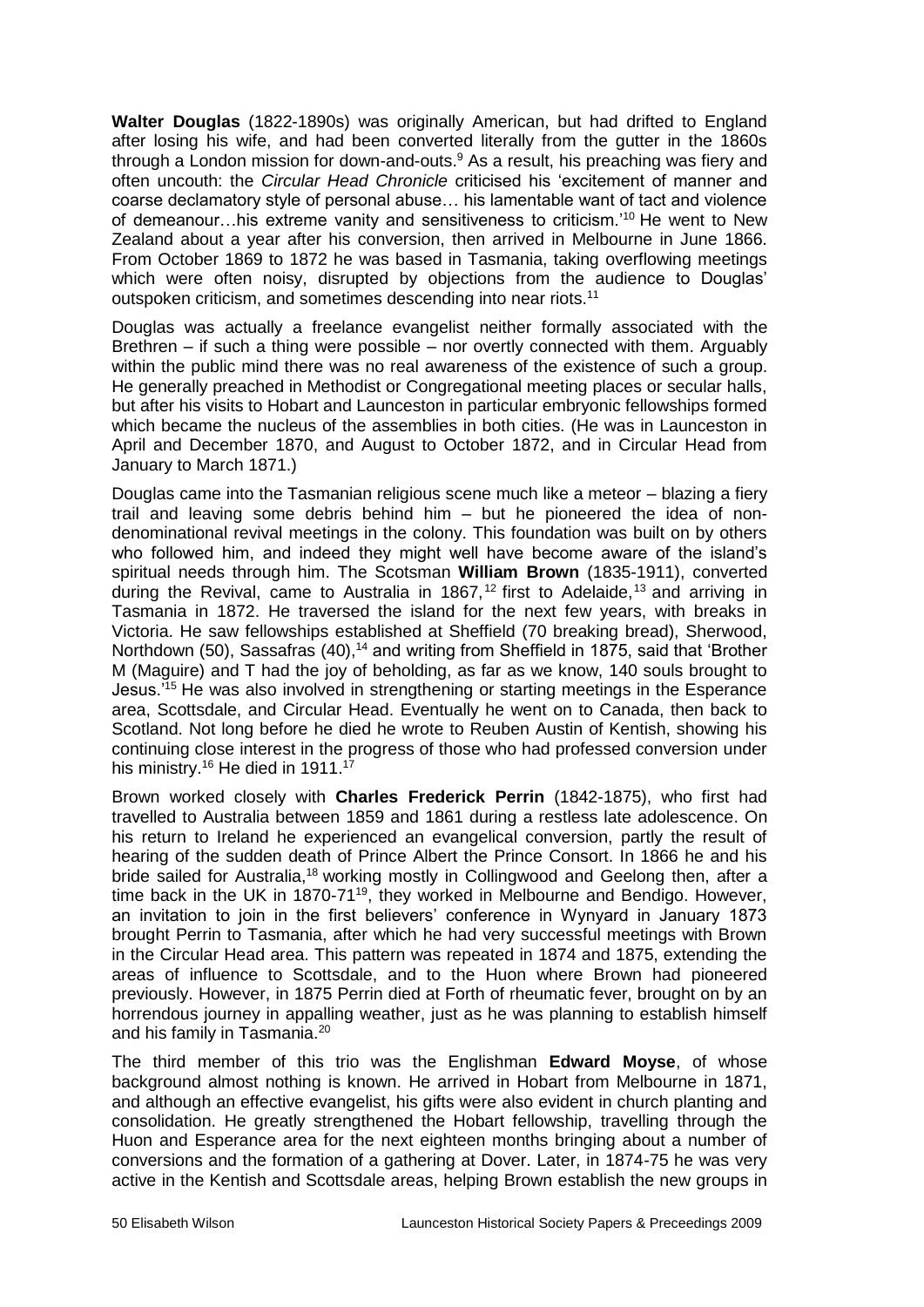their faith. Evidently he moved to Victoria in early 1876, and after visiting Tasmania again in1880-81 he went to New Zealand where he established a number of Brethren fellowships, in particular around Nelson and on the west coast of the North Island in the Taranaki region.<sup>21</sup> Apart from a visit to Tasmania in late 1881-early 1882 for conference meetings and consultations, he seems to have ended his evangelistic career in New Zealand. To the shock and heartbreak of his Tasmanian colleagues and converts, in 1883 he was found to have had a homosexual relationship with another evangelist, and correspondence across the Tasman ensured that never again would he be welcomed here.<sup>22</sup>



*Three early Evangelists. Edward Moyse, England (standing), William Brown, Scotland (seated left), and Charles Perrin, Ireland (seated right).*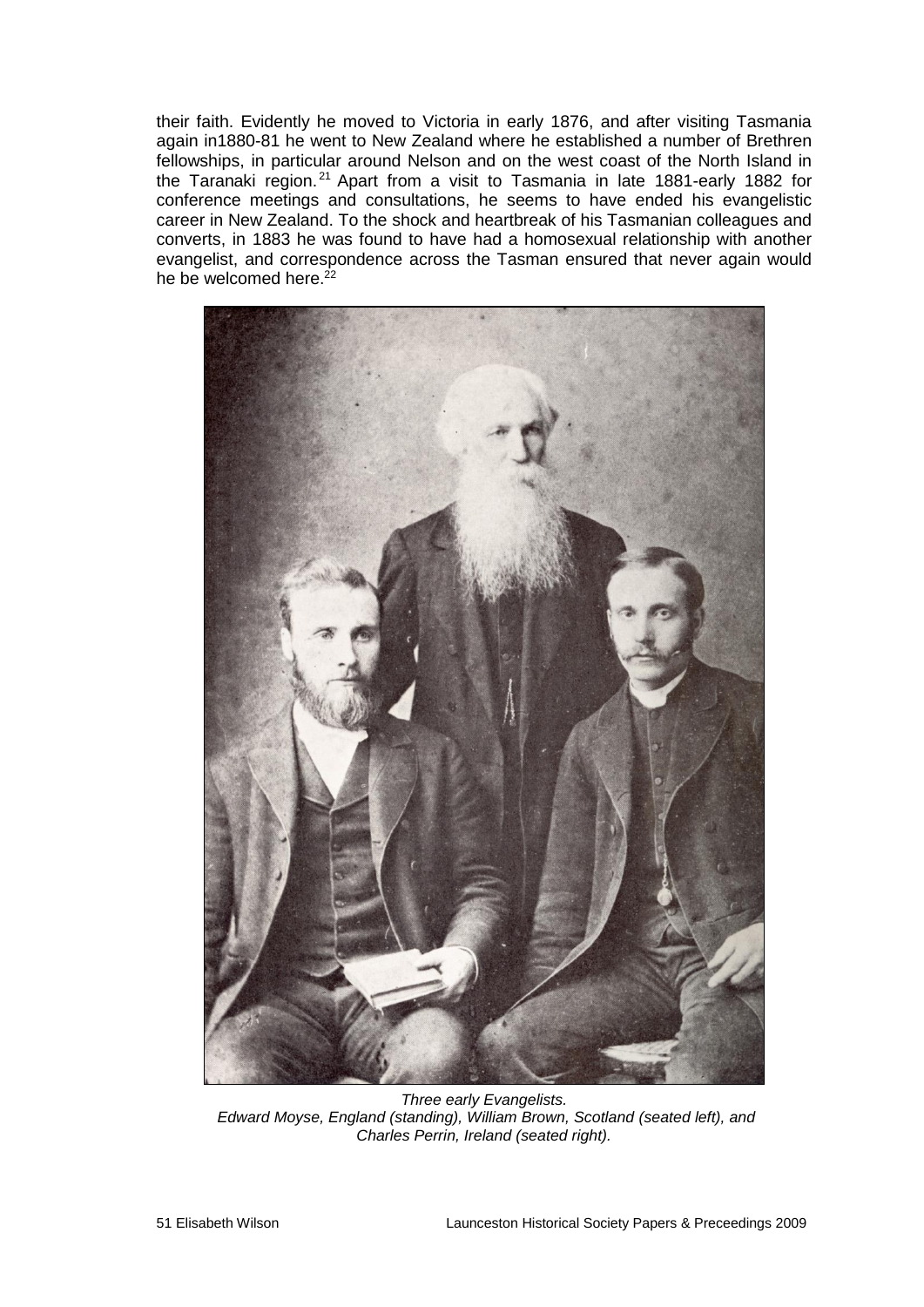One might wonder how these evangelists were motivated to keep going as they did, often in lonely and even dangerous circumstances – they were often threatened and Brown was once in direct danger of his life. A comment in a letter to an English paper gives a glimpse into his thoughts:

'…whatever comes I go at once to the Lord, and all is made straight. The passage has been with me this long time, "He that dwelleth in love dwelleth in God, and God in him." When I go to work I keep saying it over, and sure enough I am wrapt in and over with the love of God. Then I say, "Blessed Jesus, Thou hast brought me here." Then I feel for the unconverted, and know that they will soon be in hell if not rescued, and I yearn over them, and I cannot rest till I go and warn them. Then I come away as happy as if I had saved them.'<sup>23</sup>

There were several ways in which these Brethren missionaries made an impact on the Tasmanian community in the 1870s. The first was their emphasis on conversions, which was not appreciated by everyone in the conventional religious community. A *Tasmanian Mail* columnist who wrote 'Trifles by the Way' was critical of Varley and Mrs Baeyertz for talking of

"saving souls", as the result of their labours, as being as certain of success as a fisherman… of obtaining a haul of fish of some kind… The conceit of some of those self-called upon people, female and male, who fancy themselves possessed of a special mission and power to subjugate sin...would be worth no more than a contemptuous sneer, but for the ineffable impudence of the whole thing.<sup>24</sup>

His criticism might well have been the result of several years' observation of evangelistic work: the object of Brown, Perrin and Moyse's preaching was indeed to "save souls". For example, Brown wrote in 1873, 'I joined brother Maguire at Table Cape…and we had glorious meetings in the Church of England; people travelled six miles every night, and six back, and several were converted.'<sup>25</sup> He also wrote that at Duck River (Smithton), there had been a baptism of 14; in six weeks between Table Cape and Montagu, nearly 60 souls were brought to Christ.<sup>26</sup> Perrin wrote that it was 'impossible for us to overtake [oversee] the work, though there are four of us now'. He considered that a dozen would not be enough – there were 20 places asking for them to come.<sup>27</sup> Nearly 200 professed conversion in Kentish,<sup>28</sup> and 68 in all were baptised at Scottsdale.<sup>29</sup> One estimate is that in the years 1872-75, over 500 people professed conversion in response to these evangelists, mainly in the Huon, Scottsdale, Kentish, and Circular Head areas.<sup>30</sup> As a result, by the end of the decade there were Brethrentype meetings at Port Esperance, Hobart, Launceston, Scottsdale, Sheffield, and several places on the north-west coast including Burnie, Boat Harbour, Montagu and Circular Head. There also had been promising groups on the Tasman Peninsula which had followed the Tasmanian evangelist Stephen Cheek into the Church of Christ.<sup>31</sup>

The second issue was that sometimes the "conversions" were more an awakening to spiritual life and deeper connectedness by people who were already active church members, but seeking something more. In many rural places, the main denominations were struggling to establish themselves; their clergy were stretched to provide services in out of the way places. Brown wrote that, 'The farthest I have been is…Montague [sic]; [where] they do not hear a word sometimes for three months.<sup>32</sup> Thus in many instances, the evangelists were finding a ready response with people who already felt an unmet spiritual need. Nevertheless, there was deep resentment at what was regarded as sheep stealing, especially in places where churches had been established. A critic wrote, '…in many places in Tasmania, Church members have become disaffected, and some have given up Church fellowship through the teaching and efforts of these travelling Evangelists.<sup>33</sup>The evangelists were aware of this criticism: Brown's comment was, 'The devil is raging against us, ministers are saying that we are breaking up their churches, stealing their best sheep. We just tell them there must be something the matter with their fences, or they would never get out.<sup>34</sup>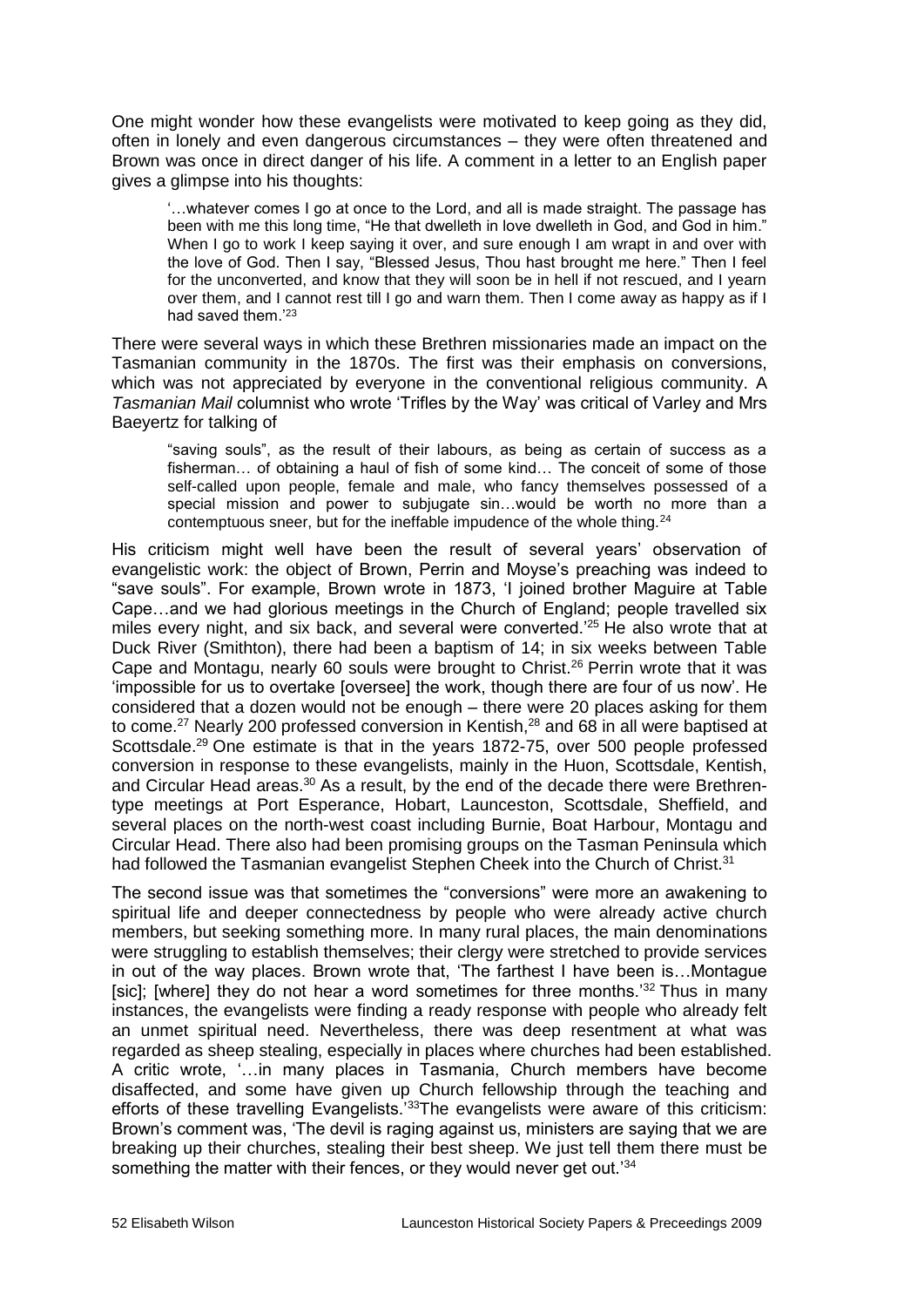This resentment was fuelled by the fact that, when they first arrived, the evangelists were welcomed as genuinely independent and non-denominational (and although it sounds disingenuous, they sincerely believed that this is what they were). This was probably more true for Walter Douglas than for the others, and he wrote home, 'As soon as it was known that I had arrived in Hobart Town, I was waited upon, and was invited, in the name of the Evangelizing Association, to preach in the People's Hall.<sup>'35</sup> The secretary of the Association was R A Mather, an evangelical Quaker and leading businessman. Douglas wrote that 'a dear brother in Christ…a member of the Society of Friends' had seen an account of his remarkable conversion from the gutter in the paper *The Revival* and had prayed for him to come, which had happened 'without any communication whatever between the parties'.<sup>36</sup> *The Mercury* reported that apart from the People's Hall, Douglas had preached in all types of the Methodist Church – Wesleyan, Primitive, and United $37 -$  and as his meetings grew they moved to the Town Hall, where there were major altercations with some listeners.<sup>38</sup>

In fact, in many areas, the evangelists were invited to have meetings in Wesleyan chapels or Anglican halls – until the incumbent ministers realised that the converts were likely to be forming a new fellowship. In Stanley, Douglas preached in a Presbyterian chapel. In 1872, William Brown wrote home that

The Wesleyans have got letters from their President, not to let me preach in their chapels, whilst the Primitives, Presbyterians, Church of England, and Baptists, offer me, yea, press on me to preach in theirs...<sup>39</sup>

In many areas, this built on a spirit of non-denominationalism which had been evident for years because of isolation. "E W B" reported from Scottsdale in 1874 that Brown and Perrin's visits had been the continuation of work by lay preachers and a number of visiting clergymen, although by the early 1870s there was no resident pastor of the Union Church. They went there by invitation, and the writer attributed the remarkable results to prayer, and 'a growing concern in reference to their spiritual interests' on the part of many in the district. He also noted that respondents were 'adherents of many Christian denominations'.<sup>40</sup> In 1872, the Rev. Richard Smith (Anglican)<sup>41</sup> reported from Wynyard that 'lovers and promoters of Christian unity will be glad to hear' that the Wesleyan minister there had encouraged Brown's work at Circular Head, and let him use their place of worship, as he recognised 'that the work was of God...If all would reason and act in that way, we should soon have no disunion amongst those who really belong to Christ.'<sup>42</sup>

This was a society in which sectarianism was rife, as evinced for instance by the intensity of feeling over state aid to church schools.<sup>43</sup> Even though such sectarian feeling was often deplored, this insistence on only bearing the name Christian was a novelty. At much the same time (1873-75), Moody and Sankey were in the UK taking the enormous non-denominational meetings that made their names, but their influence was not yet as great as it became, although reports were starting to make their way into both secular and religious newspapers here. So the concept was relatively radical.

Although the evangelists were linked through the Brethren network, they were adamant that they were not part of a denomination, but encouraging Christians to meet as simply as did the early church. Brown reported that on his voyage to Australia, there were two other 'fine Christians' who 'cannot see through why I will not go under the name of any particular sect.<sup>144</sup> While in the end, this ideal was not possible to maintain in practice, it was one which had an influence nonetheless.

Another point of contention was the issue of baptism. With Baptists as yet a small and struggling group in Tasmania, believers' baptism by immersion was another novelty. Not only was it a somewhat diverting and ridiculous public spectacle – indeed, it was not quite decent to see women emerging from a river with their soaked clothes clinging to them – it was also theologically abhorrent to those who considered it 're-baptism' for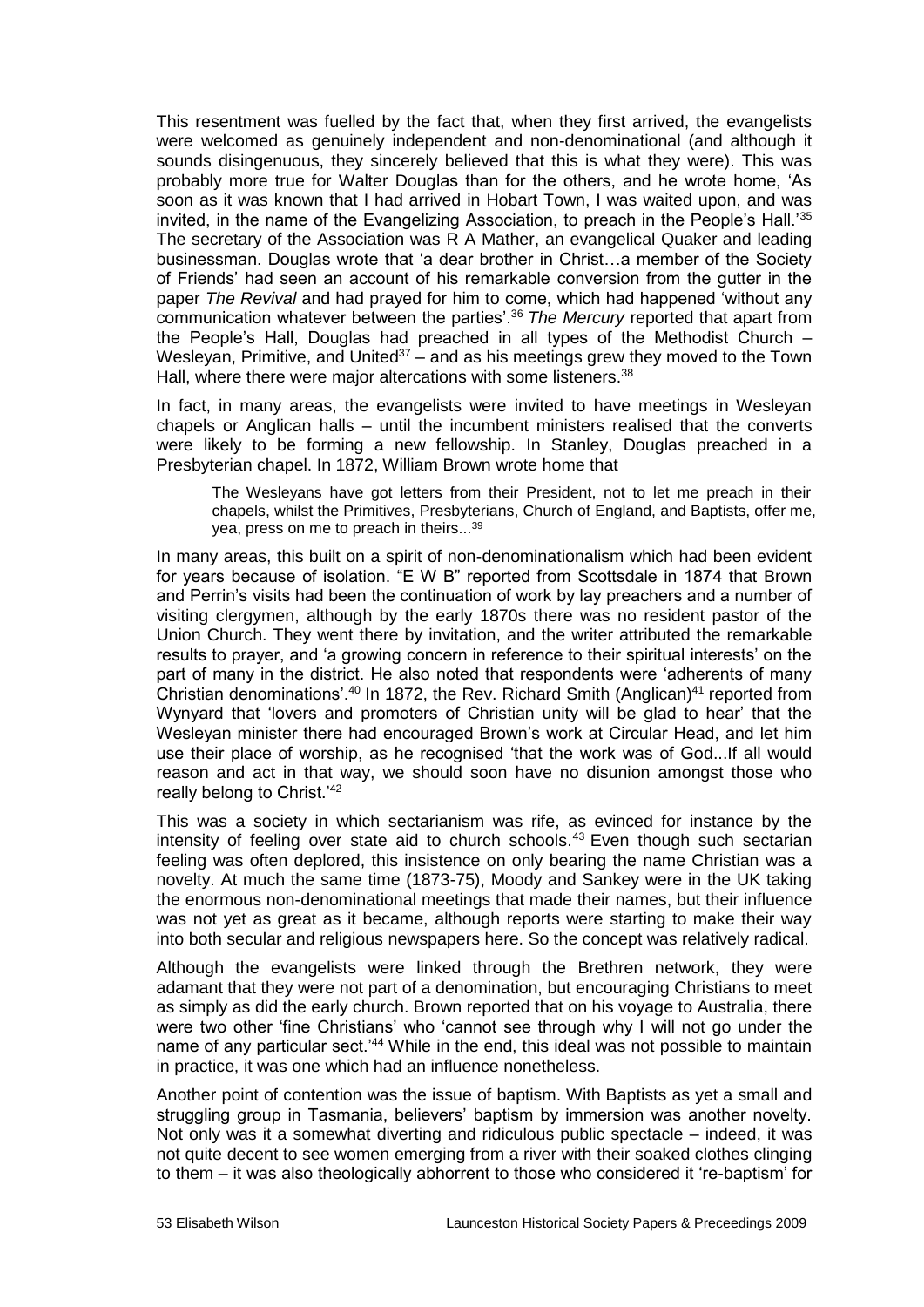those (probably the majority of the population) who had been christened as children. Perrin was aware of these views also, writing that

I have always distinctly set baptism before the converts, and asked them to search their Bibles, and decide for themselves. Of course, when we are working with those who think differently, we keep to the Gospel. But when we are alone, we have always put forth the whole truth as we have found it in God's Word.<sup>45</sup>

The result was, as we have seen above, relatively large numbers of baptisms, especially in the Scottsdale and Kentish areas.

The whole issue was hotly debated in various quarters, including over three months in the evangelical monthly *Christian Witness;* as Perrin wrote, 'it has raised a storm, [and] Brown and I were abused well, and a number of untruths said about us.<sup>'46</sup> These included accusations that the evangelists did not preach the doctrine of repentance, that they unsettled people's minds about such issues as baptism, and were 'living on the hospitality of kind friends (in some instances too long).<sup>47</sup> Perrin's comment was that 'the Launceston papers have been publishing absurd letters about the work, but I really think it does good instead of harm.'<sup>48</sup>

The final way in which their ministry made an impact was through 'believers' conferences'. The first conference of this type in the Australian colonies, and indeed contemporaneous with the beginnings of such conferences in England, was held at Wynyard on 1 and 2 January 1873. Perrin wrote that it was

…promoted by a Mr Richard Smith, a Church of England clergyman, a dear godly man. It was in a very out of the way part of the North-West Coast of that very thinly populated island…I do not think I ever was at a similar meeting at home, or elsewhere, at which I more felt the power and presence of God.<sup>49</sup>

Some idea of the sheer workload on the visiting evangelists might be gained from Perrin's note to his wife that he was hoarse from so much speaking, as well as singing '39 hymns between 9am yesterday and 2am this morning'.<sup>50</sup>

Similar conferences were held in ensuing years, and indeed as they evolved into Brethren conferences, were held for over a century in the Wynyard area, Circular Head, and Sheffield, and for many years in Launceston and Hobart. Reports of these early ones show that the speakers came from a variety of backgrounds – there were Anglican clergymen as well a number of laymen who had been influenced by the evangelists. The first conference held in Launceston was at Easter time in 1875, and William Ayton's preface to the printed proceedings indicates something of the environment in which it was held:

…it is to be regretted that several misrepresentations concerning their object in this movement have been circulated, some having charged the promoters with seeking to destroy every mode of Church government, as well as the disorganisation of the various religious sects, both in Launceston and elsewhere; when, in reality, they sought the co-operation…of all who loved and served the Lord Jesus, irrespective of denomination, both clergy and laity…that they might plead…for a gracious outpouring of the Holy Spirit, to the quickening of believers and the salvation of the perishing around them.<sup>51</sup>

Notwithstanding the opposition, people had come from all over the state (including a lady and her daughter who walked the 42 miles from Scottsdale!), with numbers going from 200 to 500 by the second day, and speakers able to be identified coming from the Brethren, Congregationalists, Primitive Methodists, Wesleyans, Baptists, and Anglicans. In many ways this was a high water mark for the "honeymoon" stage of the movement in Tasmania. No conference quite like this was held again. No doubt the difficulties of transport from places as geographically diverse as Circular Head, Lymington in the south, and beyond Scottsdale, contributed to this, as did the death of Perrin two months later, and the gradual introversion of the new fellowships which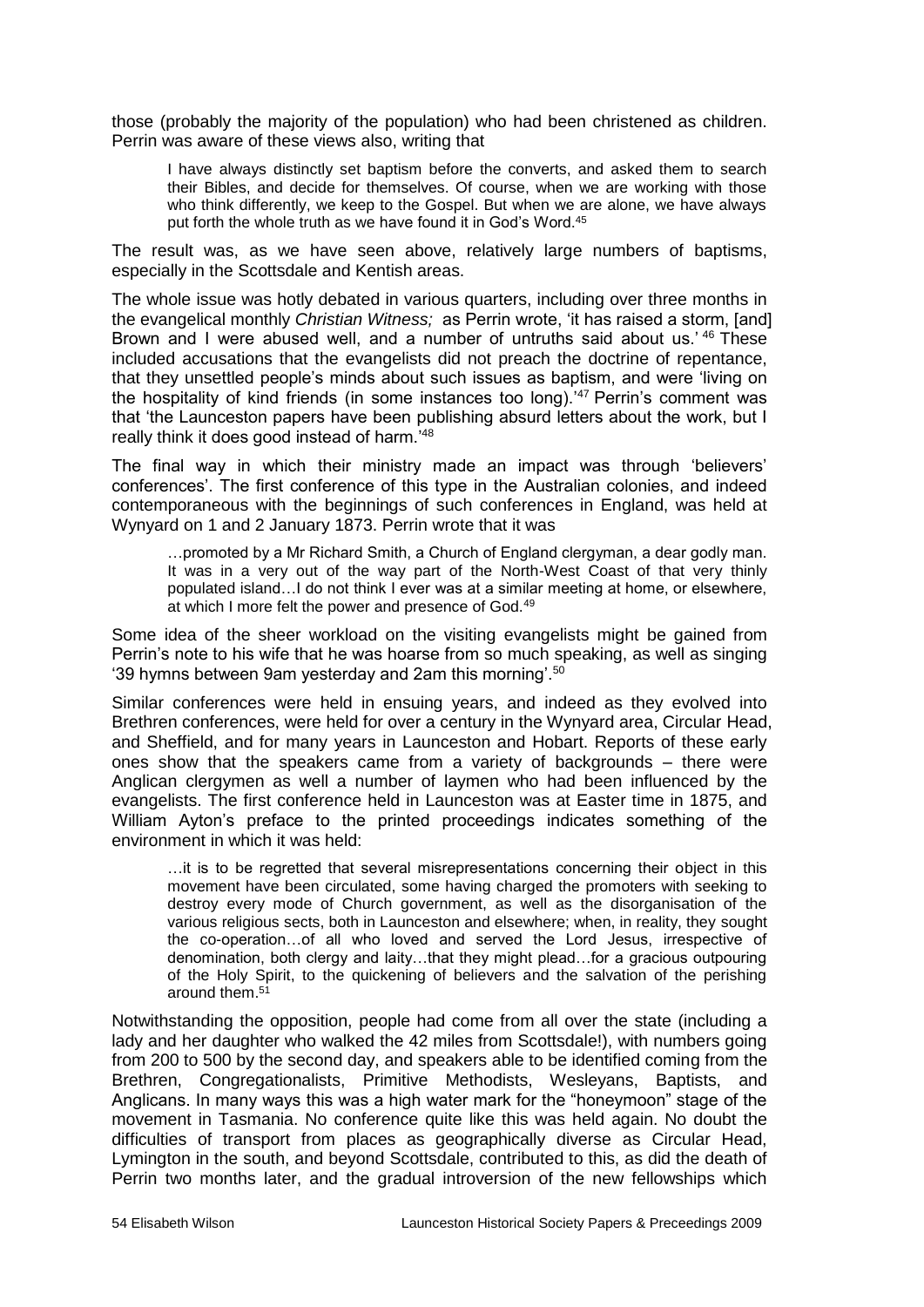became increasingly identifiable as Brethren. Henry Varley did convene a believers' conference in 1878 which had some of the same characteristics but not such a broadly-based clientele.<sup>52</sup>

However, the work of the Brethren missionaries and the upsurge in spiritual life that resulted had an impact beyond the establishment of a number of Brethren fellowships – albeit one of the highest concentrations of Brethren in the world! Their contribution was one which challenged denominational barriers and encouraged the latent stirrings of Christian unity. This was arguably a factor in the cooperation which underpinned Dr Somerville's meetings in 1878 and in the interest in Henry Varley's meetings the same year, and later Mrs Hampson's very large meetings in 1884. The Rev. Richard Smith wrote of the first Wynyard conference that there were 'such greetings – such joyous faces – such Christian love'.<sup>53</sup> The experience of such conferences and indeed the Brethren missionaries' teaching in general stayed with many participants for the rest of their lives.

<sup>7</sup> *Walch's Almanac,* 1880s.

-

<sup>&</sup>lt;sup>1</sup> Crawford Gribben, ' "The worst sect that a Christian man can meet": opposition to the Plymouth Brethren in Ireland and Scotland, 1859-1900', *Scottish Studies Review,* vol. 3, no. 2, Autumn 2002, p. 34.

<sup>&</sup>lt;sup>2</sup> This resentment is discussed in some detail in Peter Lineham's history of New Zealand Brethren, *There we found Brethren,* Palmerston North, 1977, pp. 45-48.

<sup>3</sup> See Ian McDowell, *A Brief History of the 'Brethren'*, Victory Books, Sydney, 1968, p. 31; F R Coad, *A History of the Brethren Movement,* Exeter, 1968*,* pp. 167-174; Tim Glass, *Gathering to His Name: The Story of the Open Brethren in Britain and Ireland,* Milton Keynes, 2006, pp. 117- 120.

<sup>4</sup> About a dozen by the early 1880s.

<sup>5</sup> *Cyclopedia of Tasmania,* Vol. 2, Maitland & Krone, Hobart, 1900, p. 39.

<sup>6</sup> See, eg, *Christian Witness,* 19 September 1874, p. 94.

<sup>&</sup>lt;sup>8</sup> Varley was often seen to be associated with the Brethren, although he was at least as close to Baptists, and maintained a fierce independence. See my ' "An emissary of the Plymouth Brotherhood" ? Henry Varley's interactions with Australian society in the late nineteenth century', submitted for publication to the *Brethren History Review*.

<sup>9</sup> See [no author, possibly W J Lewis], *Lifted Up: the life of Walter Douglas*, London, [1873?], chapters I, II and IV.

<sup>10</sup> *Circular Head Chronicle,* 20 March 1871, p. 383.

<sup>11</sup> Stones were thrown into the Presbyterian chapel at Stanley: *Circular Head Chronicle,* 20 March 1871, p. 383. There was a major disturbance at the Town Hall in Hobart (*The Mercury,*  13 December 1869 ff), and an arrest for disturbance of the peace at a meeting at the People's Hall in Bathurst Street (*The Mercury,* 3 February 1870).

 $12$  James Anderson, A brief record concerning the early days of the assembly in Lesmahagow (photocopy of handwritten memoir, 1960, in Christian Brethren Archive, John Rylands University Library, Manchester), p. 75. This contains copies of letters from William Brown.

<sup>13</sup> James Anderson, A brief record, p. 79.

<sup>14</sup> *Northern Witness,* February 1876, p. 25-6.

<sup>15</sup> *Northern Witness,* February 1876, p. 25.

<sup>16</sup> Letter copied by Alan Dyer, Sheffield, from original in Cyril Austin's possession, Launceston. <sup>17</sup> Died 16 December 1911: *Believers' Magazine,* no. 22 June 1912, p. iv.

<sup>&</sup>lt;sup>18</sup> He had just married his cousin, Sarah Deacon. They arrived in Melbourne on the *Staffordshire* in June 1866. Public Record Office of Victoria, Index to Unassisted Inward Passenger Lists to Victoria 1852-1923. For Perrin's life, see [Sarah Perrin], "*[One thing I do", or,](http://catalogue.slv.vic.gov.au/vwebv/holdingsInfo?searchId=1215&recCount=20&recPointer=0&bibId=1046166)  Memorials of Charles F. Perrin [\[compiled\] by his widow,](http://catalogue.slv.vic.gov.au/vwebv/holdingsInfo?searchId=1215&recCount=20&recPointer=0&bibId=1046166)* Bible & Tract Repository, Melbourne, [1878.](http://catalogue.slv.vic.gov.au/vwebv/holdingsInfo?searchId=1215&recCount=20&recPointer=0&bibId=1046166)